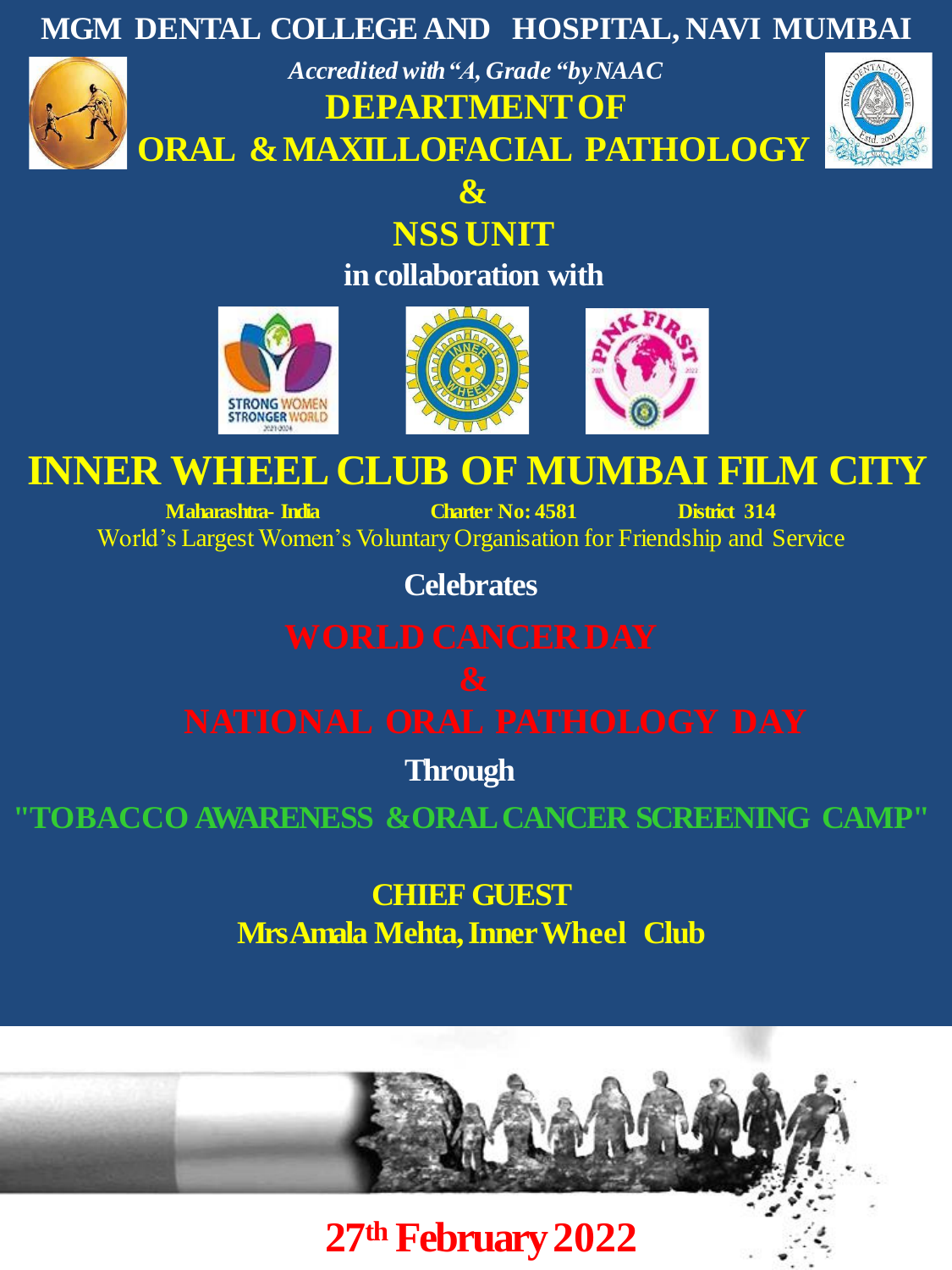### **DATE & TIME OF EVENT**

 $27<sup>th</sup>$  February 2022, 10.00 am to 3.00pm

## **VENUE**

Our Lady of Egypt Church Hall, St Mary High School & College Building Ground Floor, Kalina, Santacruz East, Mumbai-400029.

## **PROGRAM COORDINATORS**

Dr. Jigna Pathak, Professor, MGMDCH, NaviMumbai Dr. Frances Vaidya, President, Inner Wheel Club (District 314) Parish priest: Fr. Rui Comelo

### **PROGRAM FACILITATORS**

- 1. Faculty Dr Kamlesh Dekate Dr. Shraddha Ghaisas Dr. Rashmi Hosalkar Dr Vaibhav Thakkar
- 2. PG students Dept of Oral Pathology and Oral Surgery
- 3. Interns

## **DETAILS OF THE PROGRAM**

- ➢ Inauguration Ceremony
- ➢ Skit performance by Interns on
- "AWARENESS OF ILL EFFECTS OF TOBACCO"
- ➢ Oral cancer screening of Patients from Kalina District.
- ➢ Vote of Thanks.





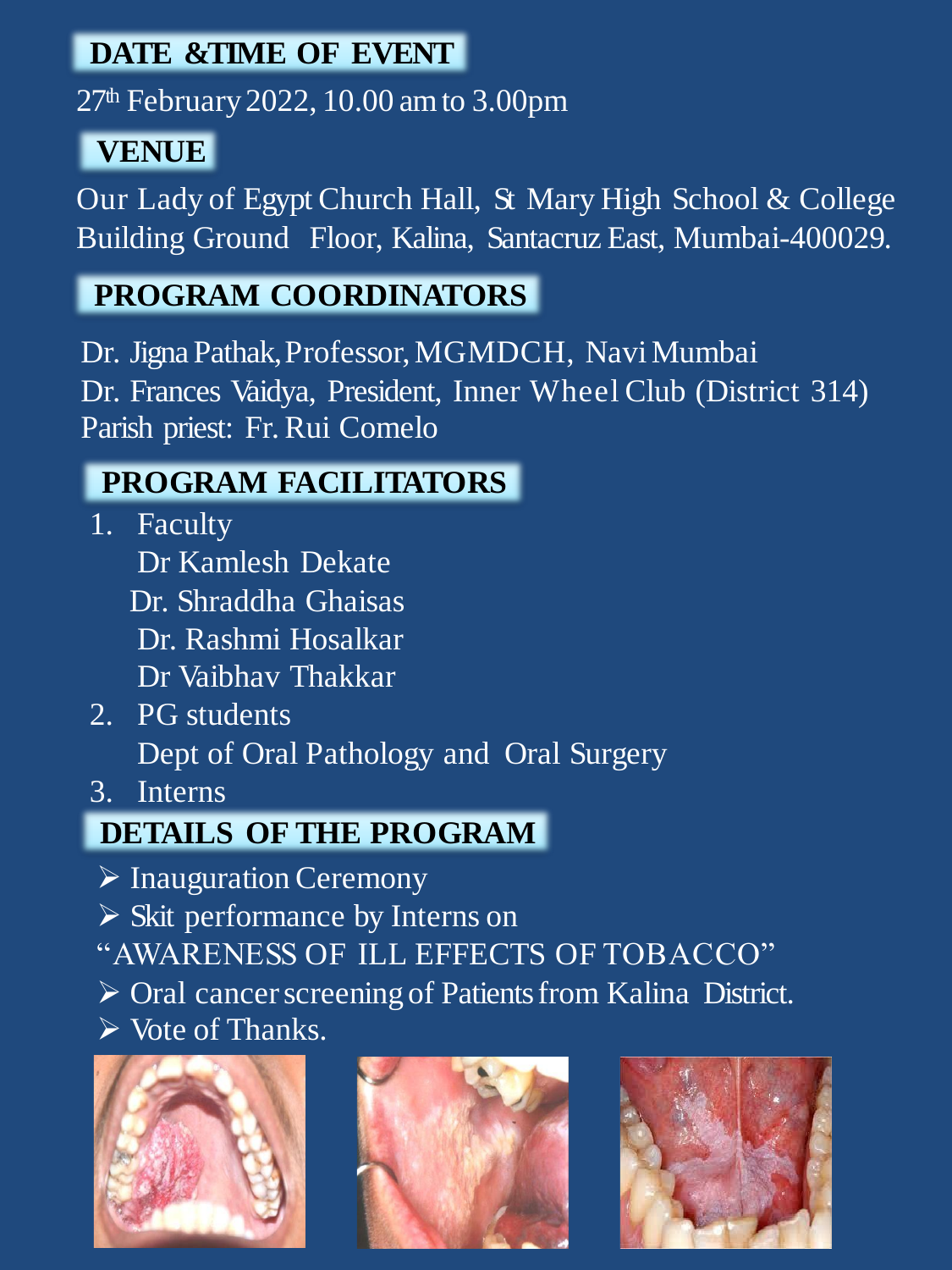

### **INNER WHEEL CLUB,DISTRICT314**

Inner Wheel Club of Bombay Film City comes under district of 314 under the leadership of District chairman Sunita Jain. The president of the club Dr. Frances Vaidya and her members strive very hard to work on various theme provided by the Association President. The Non Governmental Organisation does unconditional Service to uplift the women, Children, Aged and not forgetting the environment. The members of the Inner Wheel Club are totally committed to the welfare of the society . Since the inaugural date , Inner Wheel has been tirelessly working. International Inner Wheel has three key objectives:

- To promote True Friendship
- To Encourage the Ideals of Personal Service
- To Foster International Understanding



### **MGMDENTAL COLLEGE & HOSPITAL**

MGM Dental College, Navi Mumbai has earned a name for imparting quality education, excellence in research and providing community health services since its inception. The College is determined to train the budding doctors to acquire clinical acumen and skills as well as promote and conduct research relevant to local, regional and national needs. The institution is also known for its social awareness campaigns especially for tobacco cessation and oral cancer prevention by frequently organising screening camps through the college and its satellite centers thus promoting community service.